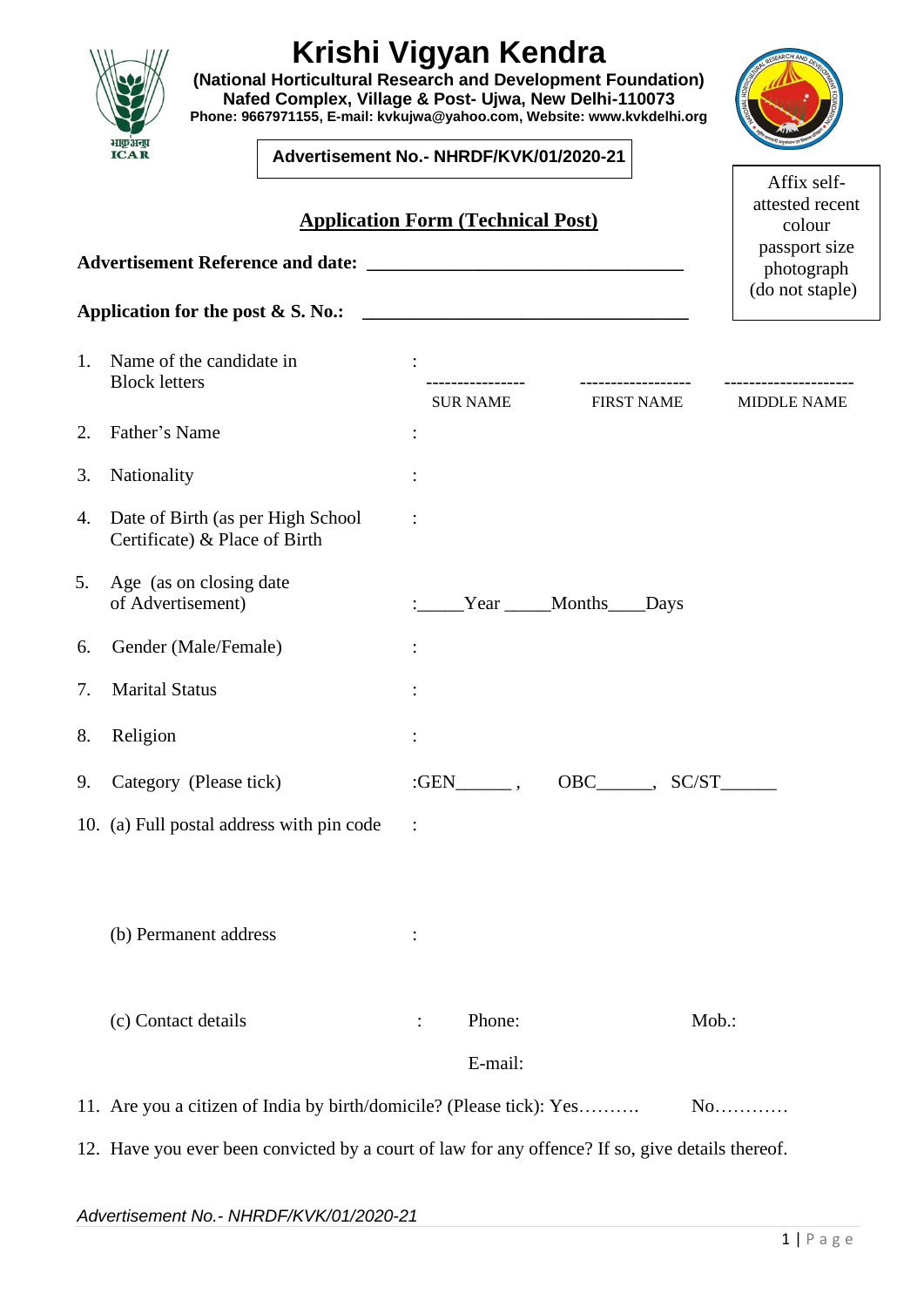13. Educational Qualification (commencing from matriculation): The self-attested all certificates and mark sheets should be enclosed with application.

| <b>Level</b>            | Year of<br>Pass | <b>Institute/University</b> | <b>Specialize</b><br>Subject(s) with<br>major field | <b>Class/Division/Grade/</b><br><b>Marks/Percentage</b> | <b>Remarks</b> |
|-------------------------|-----------------|-----------------------------|-----------------------------------------------------|---------------------------------------------------------|----------------|
| $10 + 2$                |                 |                             |                                                     |                                                         |                |
| Graduation              |                 |                             |                                                     |                                                         |                |
| <b>Masters</b>          |                 |                             |                                                     |                                                         |                |
| Ph. D.                  |                 |                             |                                                     |                                                         |                |
| Other<br>qualifications |                 |                             |                                                     |                                                         |                |

### **14.** (a) **Employment record (starting from the present position):**

| <b>Designation</b> | <b>Pay Scale</b> | <b>Major</b><br>discipline of<br>work / | Nature of work | Organisation/<br><b>Institute</b> | Place of<br>posting | <b>Period</b>            |                        |
|--------------------|------------------|-----------------------------------------|----------------|-----------------------------------|---------------------|--------------------------|------------------------|
|                    |                  | experience                              |                |                                   |                     | From<br>(DD/MM)<br>YYYY) | To<br>(DD/MM)<br>YYYY) |
|                    |                  |                                         |                |                                   |                     |                          |                        |
|                    |                  |                                         |                |                                   |                     |                          |                        |
|                    |                  |                                         |                |                                   |                     |                          |                        |
|                    |                  |                                         |                |                                   |                     |                          |                        |
|                    |                  |                                         |                |                                   |                     |                          |                        |

(b) **Years of experience** : (DD/MM/YYYY)\_ \_ \_ \_ \_ \_ \_ \_ \_ \_ \_ \_ \_

#### **15. Training Attended:**

| <b>Duration</b> | <b>Title</b> | <b>Organised</b><br>Institution | <b>Period</b>        |                    |
|-----------------|--------------|---------------------------------|----------------------|--------------------|
|                 |              |                                 | From<br>(DD/MM/YYYY) | To<br>(DD/MM/YYYY) |
|                 |              |                                 |                      |                    |
|                 |              |                                 |                      |                    |
|                 |              |                                 |                      |                    |
|                 |              |                                 |                      |                    |
|                 |              |                                 |                      |                    |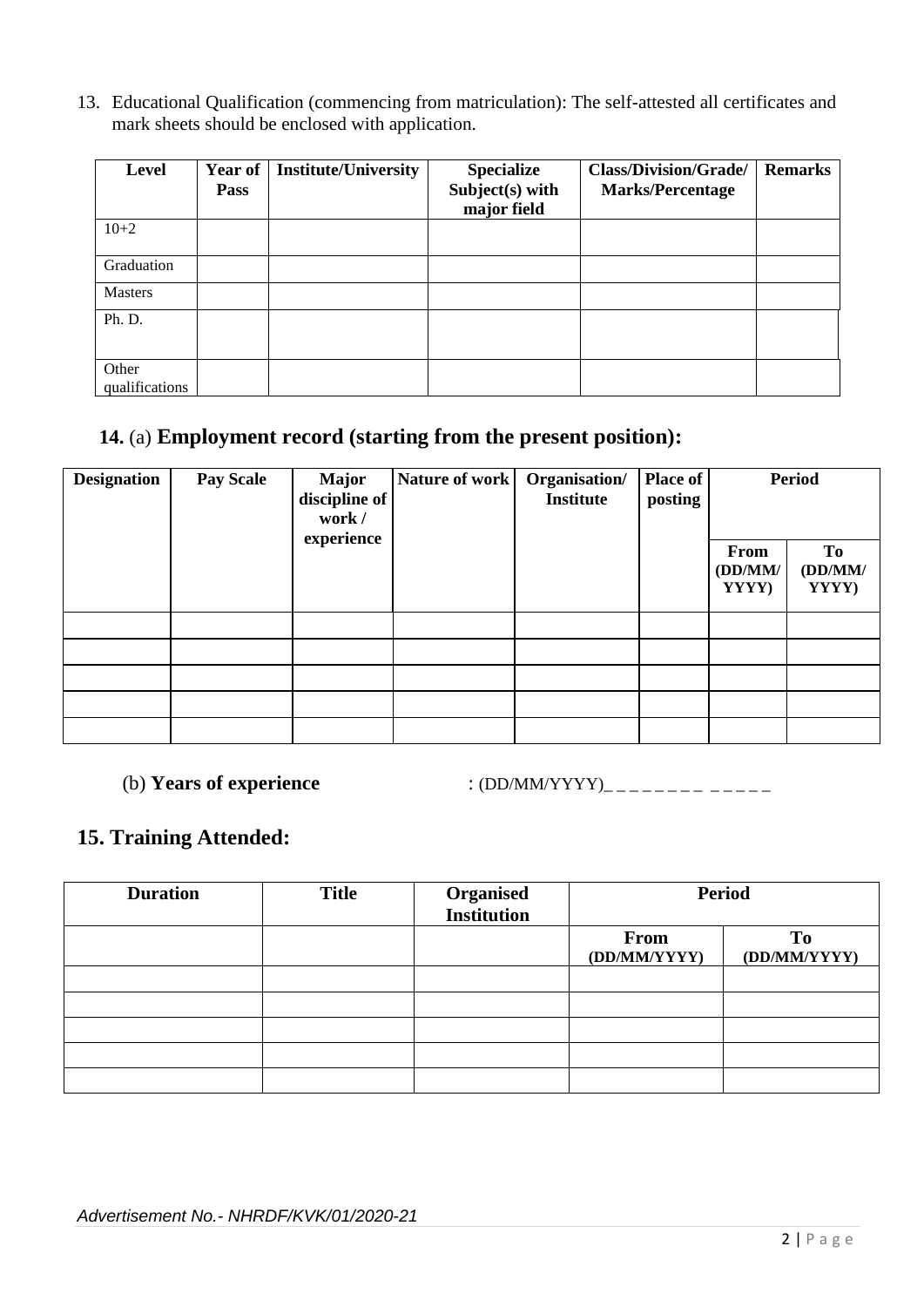### **16. Recognitions/Appreciations/Awards:**

| <b>Category of</b><br>recognition/appreciation/award | <b>Field of</b><br>recognition/<br>award | Year | <b>Awarding organization /</b><br>institute |
|------------------------------------------------------|------------------------------------------|------|---------------------------------------------|
|                                                      |                                          |      |                                             |
|                                                      |                                          |      |                                             |
|                                                      |                                          |      |                                             |
|                                                      |                                          |      |                                             |
|                                                      |                                          |      |                                             |

### **17. Teaching:**

| <b>Course title/courses</b><br>taught | <b>Credit hours</b> | Level of<br>teaching | Institute/<br>University<br>name | Year |
|---------------------------------------|---------------------|----------------------|----------------------------------|------|
|                                       |                     |                      |                                  |      |
|                                       |                     |                      |                                  |      |
|                                       |                     |                      |                                  |      |
|                                       |                     |                      |                                  |      |
|                                       |                     |                      |                                  |      |

#### **18. Extension:**

### **(a) Extension approaches for technology dissemination/adoption:**

| <b>Activity</b> | <b>Program details</b> | Year | Institute /<br>organization<br>name | <b>Salient</b><br>achievement/<br>outcome | <b>Duration</b> |
|-----------------|------------------------|------|-------------------------------------|-------------------------------------------|-----------------|
|                 |                        |      |                                     |                                           |                 |
|                 |                        |      |                                     |                                           |                 |
|                 |                        |      |                                     |                                           |                 |
|                 |                        |      |                                     |                                           |                 |
|                 |                        |      |                                     |                                           |                 |

### **(b) Capacity development and collaborative programme:**

| <b>Type of</b><br>programme | <b>Program details</b> | Institution/<br>Organization | Co-ordination /<br>associate | <b>Duration</b> |
|-----------------------------|------------------------|------------------------------|------------------------------|-----------------|
|                             |                        |                              |                              |                 |
|                             |                        |                              |                              |                 |
|                             |                        |                              |                              |                 |
|                             |                        |                              |                              |                 |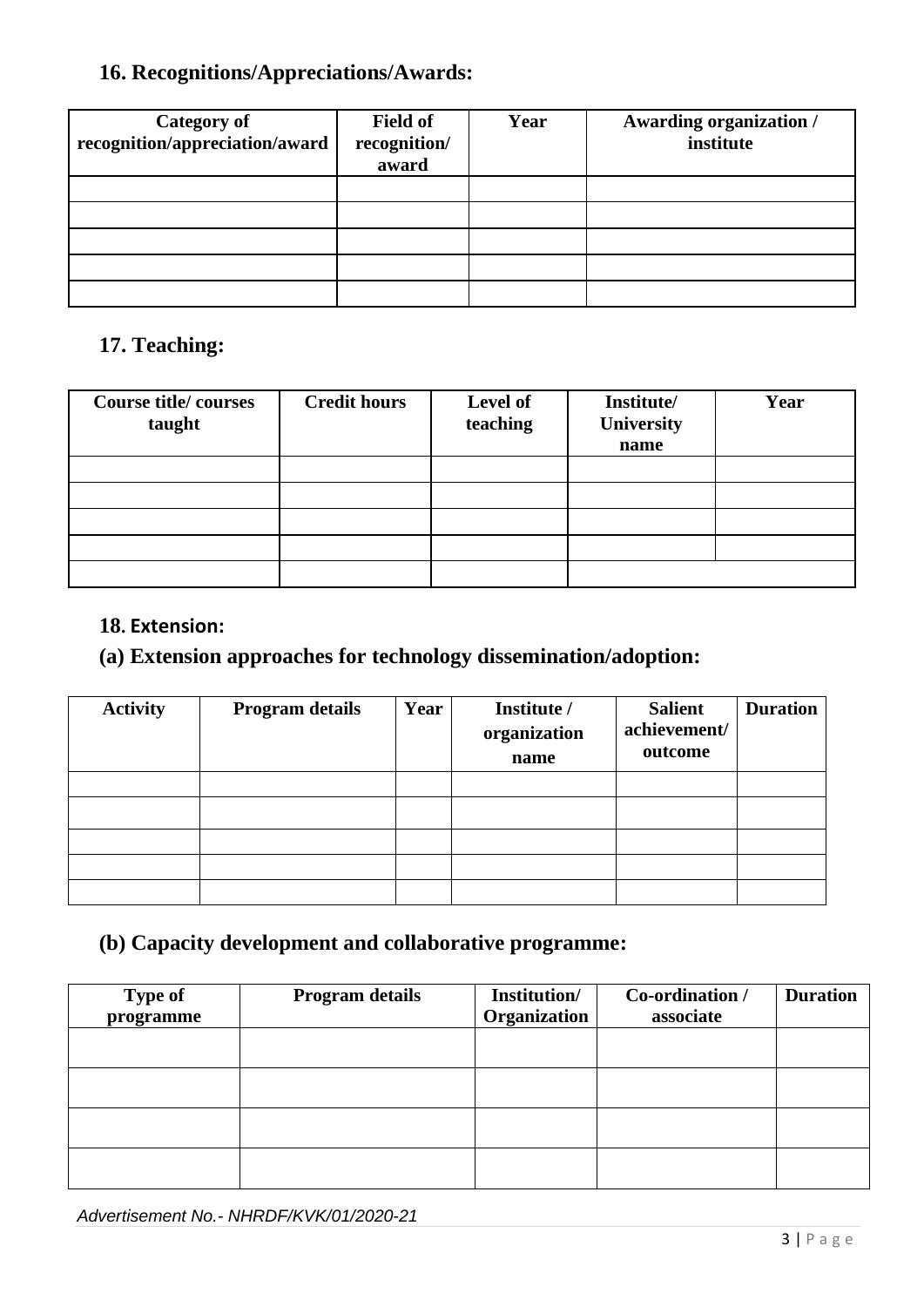# **19: Extra curriculum activities including sports :**

| <b>S. No.</b> | Activity | Level of participation | Year | Achievement | <b>Remarks</b> |
|---------------|----------|------------------------|------|-------------|----------------|
|               |          |                        |      |             |                |
|               |          |                        |      |             |                |
|               |          |                        |      |             |                |
|               |          |                        |      |             |                |
|               |          |                        |      |             |                |

## **20: Externally funded projects:**

| Title of the | Level of<br>association | <b>Period</b>               |                    | Value of the<br>project<br>(Rs. in lacs) | <b>Sponsoring</b> |
|--------------|-------------------------|-----------------------------|--------------------|------------------------------------------|-------------------|
| project      | (PI/CoPI)               | <b>From</b><br>(DD/MM/YYYY) | Tо<br>(DD/MM/YYYY) |                                          | agency            |
|              |                         |                             |                    |                                          |                   |
|              |                         |                             |                    |                                          |                   |
|              |                         |                             |                    |                                          |                   |
|              |                         |                             |                    |                                          |                   |

### **21. (a) Publications:**

| Authors, year of<br>publication, title of the<br>paper | Journal name, volume,<br>issue no. and page No. | <b>NAAS Journal Id</b><br><b>As per 2020</b> | <b>NAAS</b> rating<br>as per 2020 |
|--------------------------------------------------------|-------------------------------------------------|----------------------------------------------|-----------------------------------|
|                                                        |                                                 |                                              |                                   |
|                                                        |                                                 |                                              |                                   |
|                                                        |                                                 |                                              |                                   |
|                                                        |                                                 |                                              |                                   |

## **(b) Other publications:**

| <b>Category of</b><br>publications  | Name of<br>publication | <b>Authors</b> | <b>Year and number</b><br>of pages | <b>Publisher</b><br>name |
|-------------------------------------|------------------------|----------------|------------------------------------|--------------------------|
| Practical/training<br>manual/books/ |                        |                |                                    |                          |
| monographs                          |                        |                |                                    |                          |
| Book chapters/<br>policy papers/    |                        |                |                                    |                          |
| economic reviews                    |                        |                |                                    |                          |
| Popular articles/                   |                        |                |                                    |                          |
| bulletins/short<br>communications   |                        |                |                                    |                          |
|                                     |                        |                |                                    |                          |
| Papers in                           |                        |                |                                    |                          |
| proceedings                         |                        |                |                                    |                          |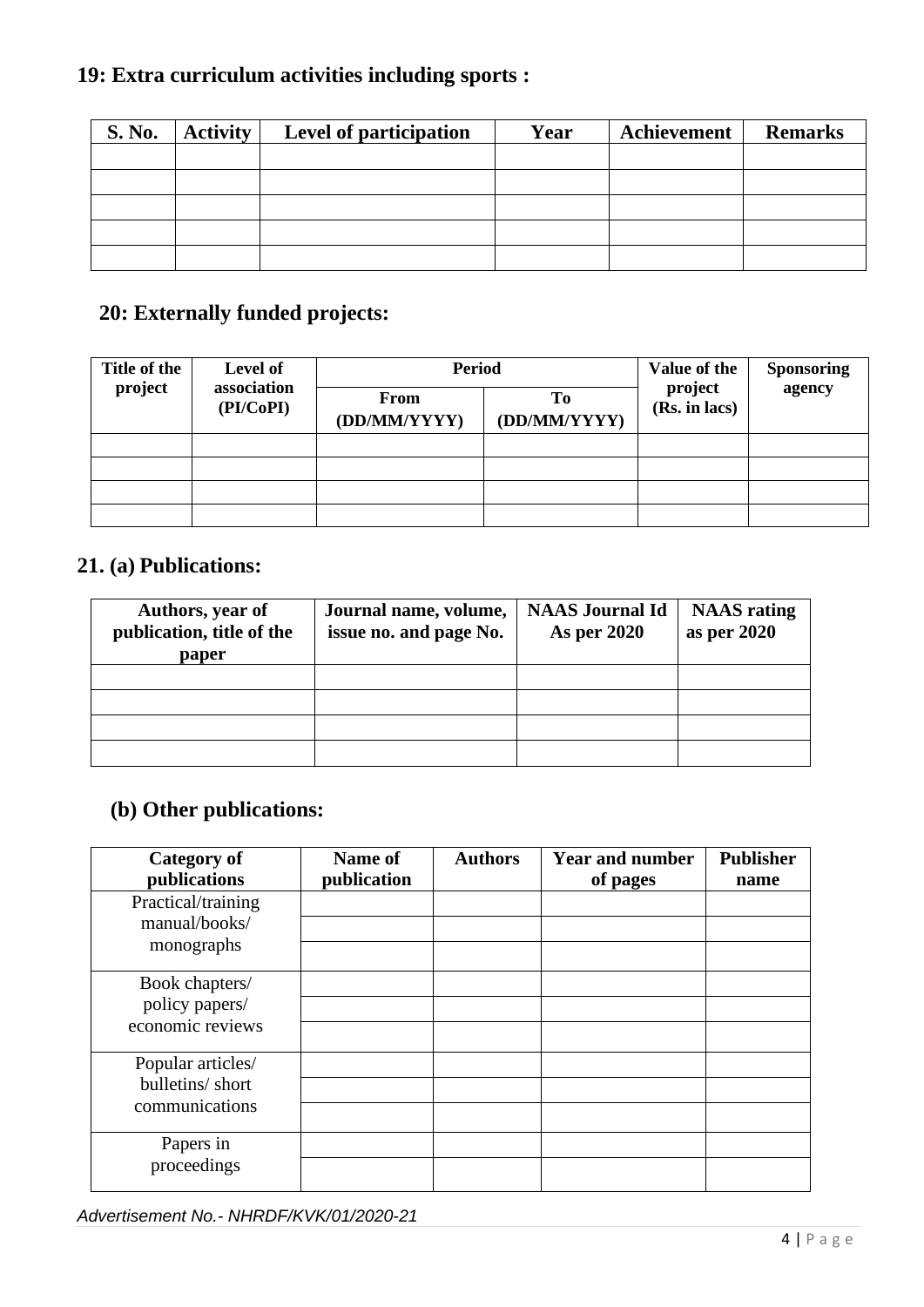**22**. Particulars of application fees : Rs……………..…………..………

D.D./P.O.No………………..…………Date……………………..… Bank and Branch………………………… …….................….……..

**23**. Any other information candidate may like to share, please add in separate as an annexure.

**24**. References details: (Give the name, designation and complete address of two persons (not relative) from whom confidential report will be taken if needed :

| S.No. | <b>Particulars</b>      | <b>First Reference</b> | <b>Second Reference</b> |
|-------|-------------------------|------------------------|-------------------------|
| (a)   | Name                    |                        |                         |
| (b)   | Designation             |                        |                         |
| (c)   | Organisation/department |                        |                         |
| (d)   | Full address            |                        |                         |
| (e)   | Phone no.               |                        |                         |
| (f)   | Email                   |                        |                         |

**25. Please write up in brief around 100 words about your contribution to this organisation if you selected for aforesaid post:**

\_\_\_\_\_\_\_\_\_\_\_\_\_\_\_\_\_\_\_\_\_\_\_\_\_\_\_\_\_\_\_\_\_\_\_\_\_\_\_\_\_\_\_\_\_\_\_\_\_\_\_\_\_\_\_\_\_\_\_\_\_\_\_\_\_\_\_ \_\_\_\_\_\_\_\_\_\_\_\_\_\_\_\_\_\_\_\_\_\_\_\_\_\_\_\_\_\_\_\_\_\_\_\_\_\_\_\_\_\_\_\_\_\_\_\_\_\_\_\_\_\_\_\_\_\_\_\_\_\_\_\_\_\_\_  $\overline{\phantom{a}}$  , and the contribution of the contribution of the contribution of the contribution of the contribution of the contribution of the contribution of the contribution of the contribution of the contribution of the \_\_\_\_\_\_\_\_\_\_\_\_\_\_\_\_\_\_\_\_\_\_\_\_\_\_\_\_\_\_\_\_\_\_\_\_\_\_\_\_\_\_\_\_\_\_\_\_\_\_\_\_\_\_\_\_\_\_\_\_\_\_\_\_\_\_\_ \_\_\_\_\_\_\_\_\_\_\_\_\_\_\_\_\_\_\_\_\_\_\_\_\_\_\_\_\_\_\_\_\_\_\_\_\_\_\_\_\_\_\_\_\_\_\_\_\_\_\_\_\_\_\_\_\_\_\_\_\_\_\_\_\_\_\_ \_\_\_\_\_\_\_\_\_\_\_\_\_\_\_\_\_\_\_\_\_\_\_\_\_\_\_\_\_\_\_\_\_\_\_\_\_\_\_\_\_\_\_\_\_\_\_\_\_\_\_\_\_\_\_\_\_\_\_\_\_\_\_\_\_\_\_ \_\_\_\_\_\_\_\_\_\_\_\_\_\_\_\_\_\_\_\_\_\_\_\_\_\_\_\_\_\_\_\_\_\_\_\_\_\_\_\_\_\_\_\_\_\_\_\_\_\_\_\_\_\_\_\_\_\_\_\_\_\_\_\_\_\_\_ \_\_\_\_\_\_\_\_\_\_\_\_\_\_\_\_\_\_\_\_\_\_\_\_\_\_\_\_\_\_\_\_\_\_\_\_\_\_\_\_\_\_\_\_\_\_\_\_\_\_\_\_\_\_\_\_\_\_\_\_\_\_\_\_\_\_\_ \_\_\_\_\_\_\_\_\_\_\_\_\_\_\_\_\_\_\_\_\_\_\_\_\_\_\_\_\_\_\_\_\_\_\_\_\_\_\_\_\_\_\_\_\_\_\_\_\_\_\_\_\_\_\_\_\_\_\_\_\_\_\_\_\_\_\_

**26. Declaration :** I do hereby declare that all the statements made in this application are true, complete and correct to the best of my knowledge. I understand that in the event of any particulars/information given above being found false/incorrect and/or if any discrepancy in the particulars is detected after my appointment, or account of wilful suppression and /or distortion on my part, my application/candidature is liable to be rejected or my services shall be liable to be terminated forthwith, as the case may be and legal action will be taken accordingly.

| Place:                                  |  |  |
|-----------------------------------------|--|--|
| Date:                                   |  |  |
| Advertisement No.- NHRDF/KVK/01/2020-21 |  |  |